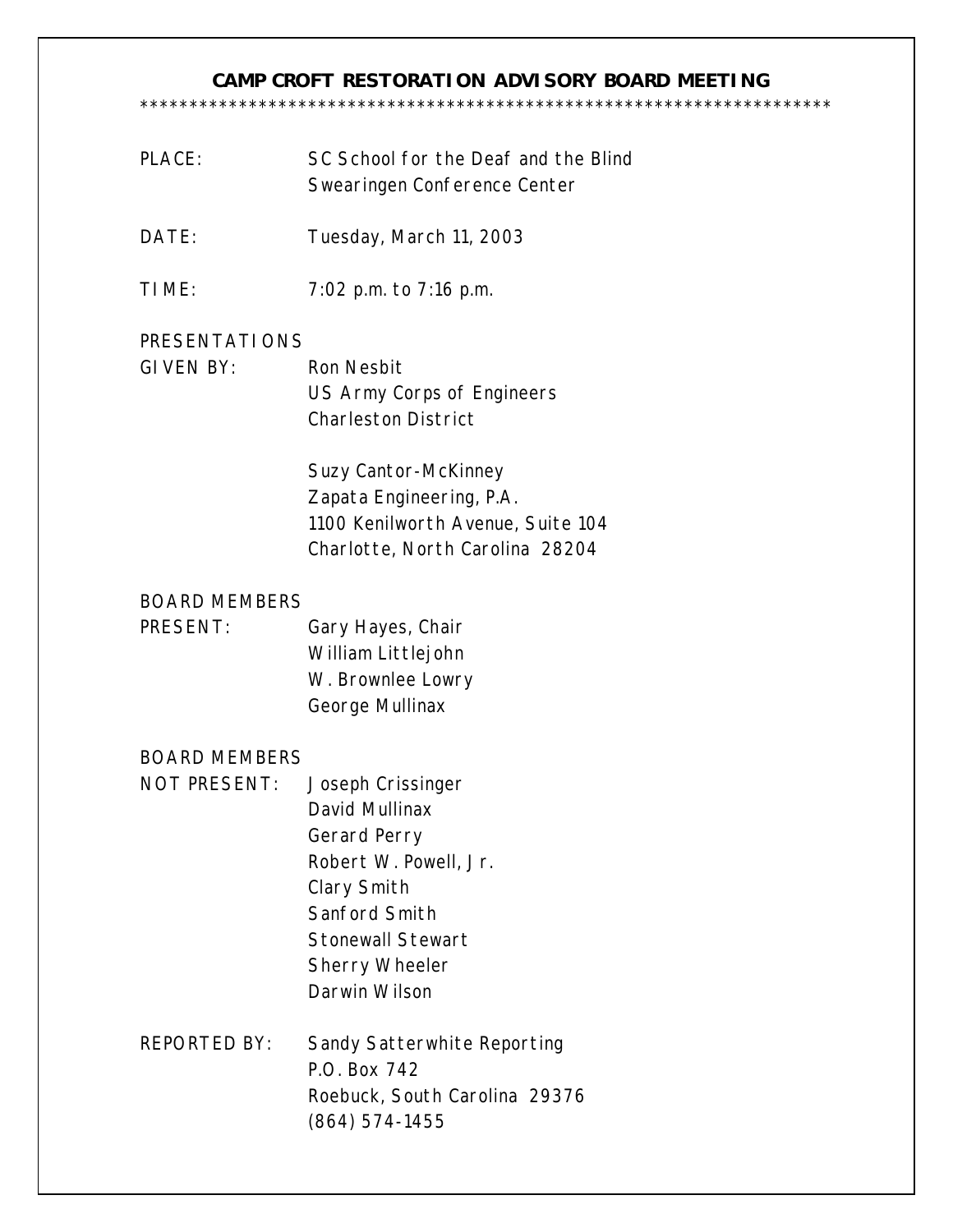# INDEX

| Introduction of Corps of Engineers Project Manager            |  |  |
|---------------------------------------------------------------|--|--|
| $\overline{\mathbf{3}}$                                       |  |  |
|                                                               |  |  |
| Project Status Presented by Plylar McManus<br>$6\overline{6}$ |  |  |
| Old Business Presented by Gary Hayes 8                        |  |  |
|                                                               |  |  |
|                                                               |  |  |
| Status Report on Findings Presented by Rick Renna<br>11       |  |  |
| Closing Remarks Presented by Gary Hayes                       |  |  |
|                                                               |  |  |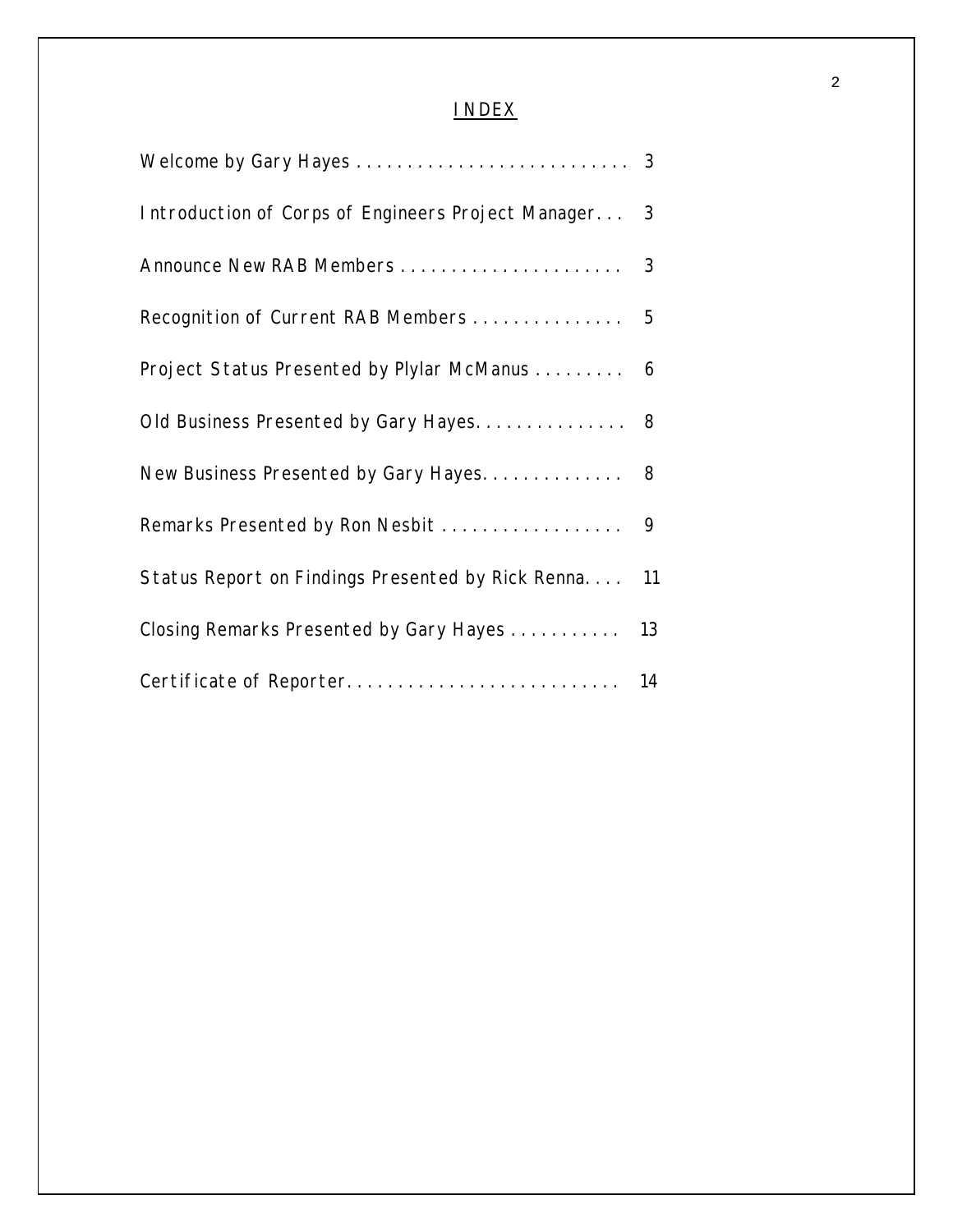#### BY MR. HAYES:

 Okay. We've got a quorum. We can call the meeting to order. I would like to welcome everybody, and at this time I would like to turn the meeting over to Suzy. BY MS. CANTOR-MCKINNEY: Okay. Thank you, Gary. This evening I would like to introduce Plylar McManus with the US Army Engineering and Support Center in Huntsville. He is the new project manager for Camp Croft. Plylar, now you've been with the Corps for? BY MR. MCMANUS: I've been with the Corps since 1983. I worked all that time with the Huntsville Center Corps of Engineers in Huntsville, Alabama. I'm been with this program for just a few weeks now taking over for Bill Stephenson. I'm glad to be here. I'm originally from Greer, South Carolina, so I'm going to go back tonight and visit a cousin of mine that still lives over there. So this is kind of like coming home, although its been many, many years since I've lived up here, but I'm glad to serve you in any way I can. BY MS. CANTOR-MCKINNEY: What I'd like to do now is to announce the new RAB members for the year 2003 through 2005. As you all recall, we went through an application and selection process this past fall where we had applications available here at the meeting. We've provided them in the mail. We had them at the library.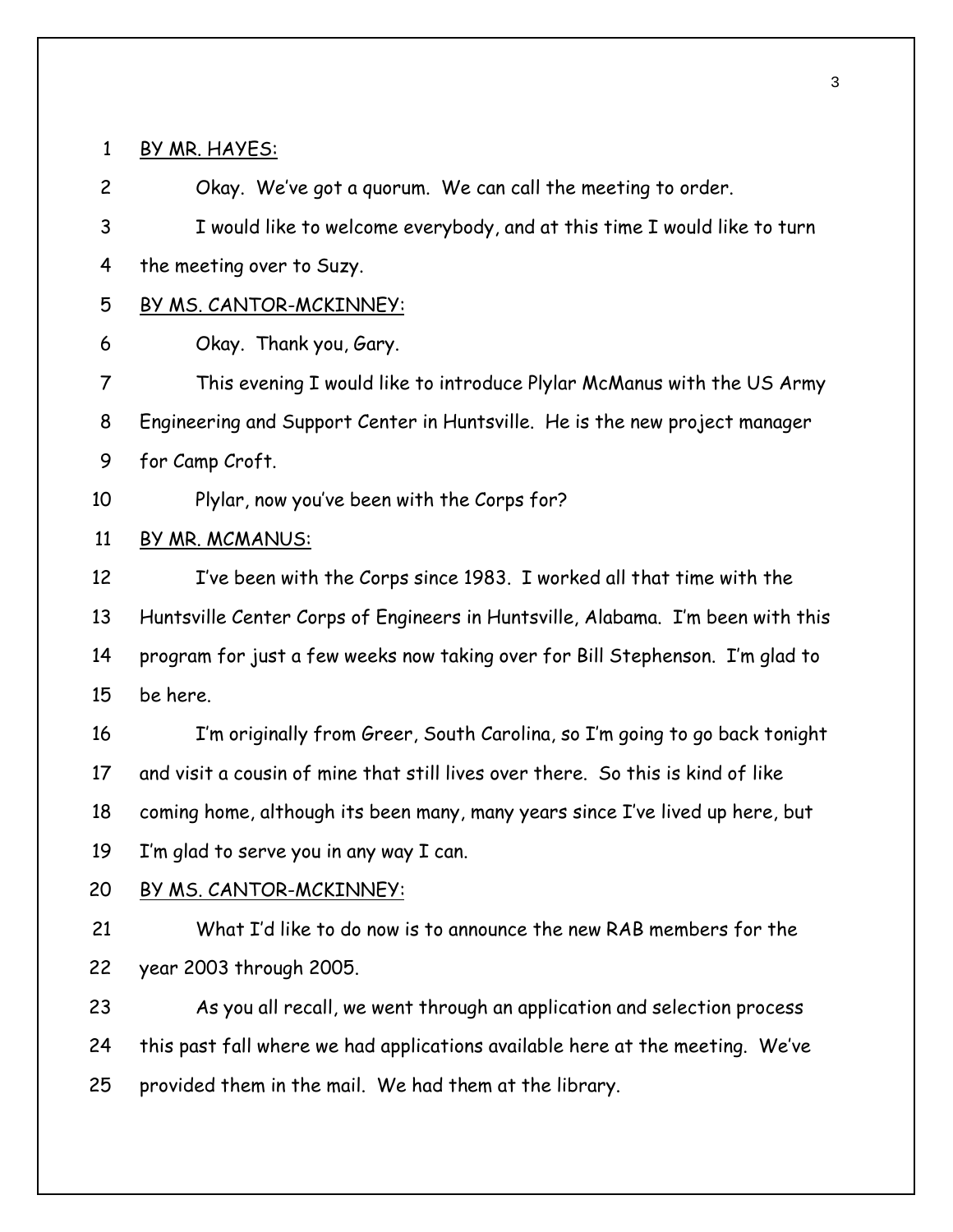We received applications and have reviewed those, and now I have the new RAB members to present.

 We had received eight applications only, and one set, two applications were actually a husband and wife team, and then we have selected one of those two individuals.

 So we have several folks from the current RAB and some new members; and what I would like to do is, first of all, read the letter from Lieutenant Colonel Mueller from the Charleston District.

 "Dear Ms. McKinney: I concur with the recommendation of Mr. Ronald Nesbit, Jr., Mr. Bill Stephenson and Mr. Dan Plugge of the US Army Corps of Engineers to waive the selection panel for members of the Former Camp Croft Restoration Advisory Board due to the limited number of applications received for consideration.

 Among the eight applications received, seven were chosen to serve on the January 2003 through January 2005 RAB. One applicant, Mr. Michael Moore, was not selected because both he and his wife, Mrs. Martha Moore, submitted applications. Two members of the same household cannot serve at the same time on the RAB. Ms. Moore was chosen because of her experience in serving on similar boards and her interest in environmental issues. Therefore, I recommend that the seven remaining applicants serve on the January 2003 through 2005 Former Camp Croft Restoration Advisory Board.

23 If you have you any questions, please contact Mr. Nesbit of my staff at 843-329-8054.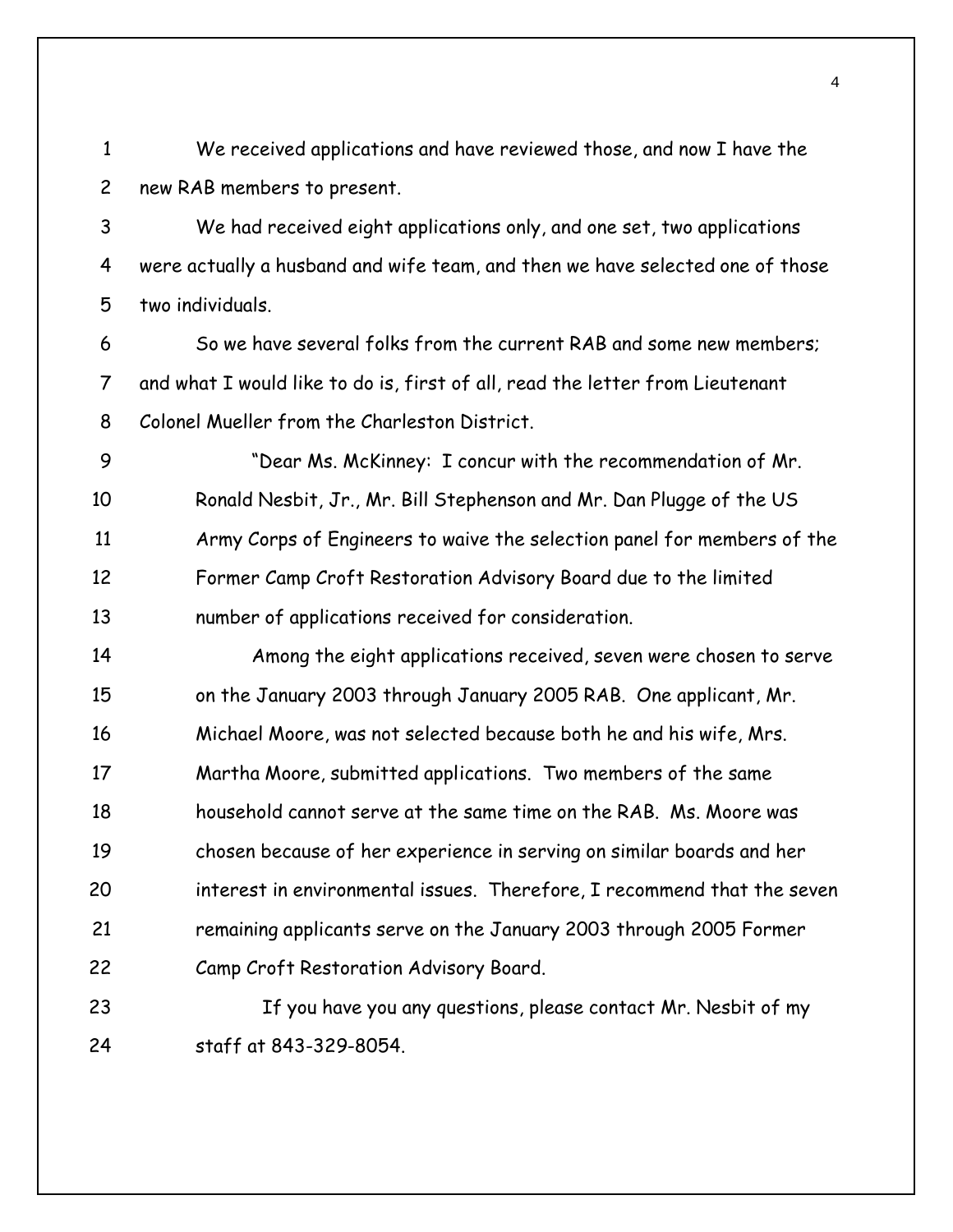Sincerely, Peter W. Mueller, Lieutenant Colonel, US Army Engineer District, District Engineer."

 So our new RAB members are Gary Hayes, Bubba Littlejohn, Dr. Lowry, David Mullinax, George Mullinax, Ms. Martha Moore and Robert Wootton. What I would like to do is for the next meeting, that would be the transition from the current RAB to the new RAB, we'll go through a training and

 introduction of the process, the RAB, the by-laws on behalf of and for the benefit of those new individuals. So we'll have a training at that point and then also elect a new chair, because I believe your term, Gary, is about up, as well.

 Unfortunately, there are several individuals aren't here this evening. I have not heard from any folks, and hopefully we'll get re – reinvigorated and have a stronger turnout in future meetings; and at this point what I would like to do is turn it over to Ron to recognize all of the hard work and the support from our current RAB. Ron.

# BY MR. NESBIT:

Yes. Thank you, Suzy.

 First of all, what I would like to mention is to, again, thank those members of the board that have served in the last two years, and that thank you is coming from Colonel Mueller, our District Engineer. He couldn't be with us tonight, but he wanted me to be sure to make certain that people are aware that it's a great responsibility for the community, that which you provide, and we do not take that lightly. We really appreciate your help and assistance in what you have done and will continue to do in the future.

 Unfortunately, also, Colonel Mueller is on the down side of his tour of duty as well. This coming June timeframe he will be replaced with another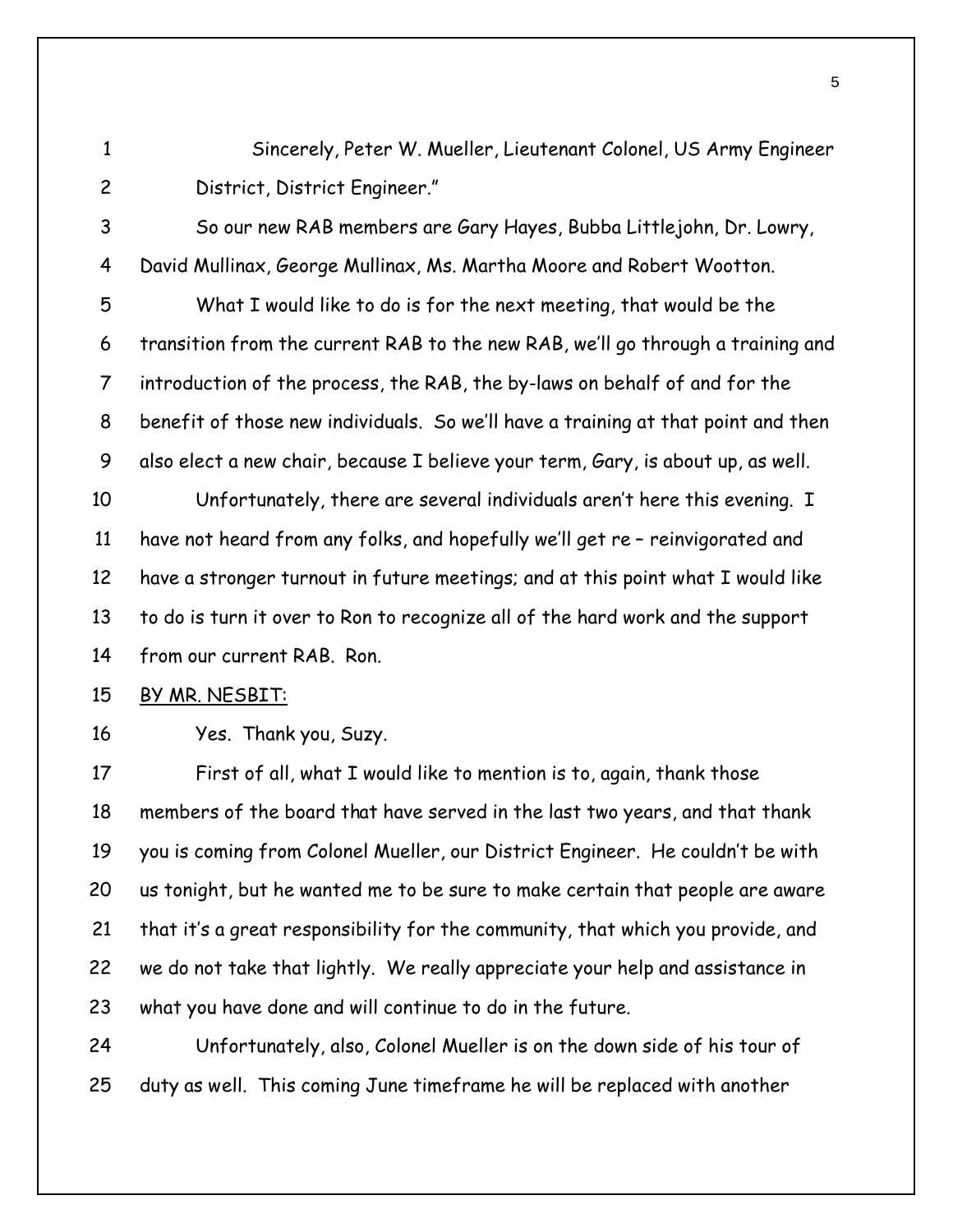District Engineer for the Charleston District. I do not have the name of the new commander or will-be commander, yet. Once and probably prior to the next meeting, either he or I will have the name of that individual. I will present that to you and let you know who he will be.

 What we have done is to have certificates made up for those people that have participated on the RAB, and there are a number of folks that aren't here tonight, but I'll pass these on to Suzy, and she'll make certain that they get to those individuals, and I'll go through those now.

(MR. NESBIT GIVES CERTIFICATES TO CURRENT RAB MEMBERS IN

RECOGNITION OF SERVICE ON RAB)

### BY MR. NESBIT:

 One other thing I would like to go into now is the project status. We have had some things happening in the past and – well, with what's coming up for the future for this year, and rather than I give it, I'm going to let Mr. McManus talk about that for a few moments just to give you an update on where we are project wise and what the plans are for the upcoming year.

# BY MR. MCMANUS:

Thank you, Ron.

 The plans for this year are preparatory for further efforts that we, I think, continue at Camp Croft. We are currently working to get in place a number of efforts, primarily work plan efforts for the planning for the next phases at Camp Croft.

 We also plan on continuing the effort with the RAB and we are working hard to get contracts and those efforts in place where we can continue that work; and also basically the planning effort for the ongoing removal actions in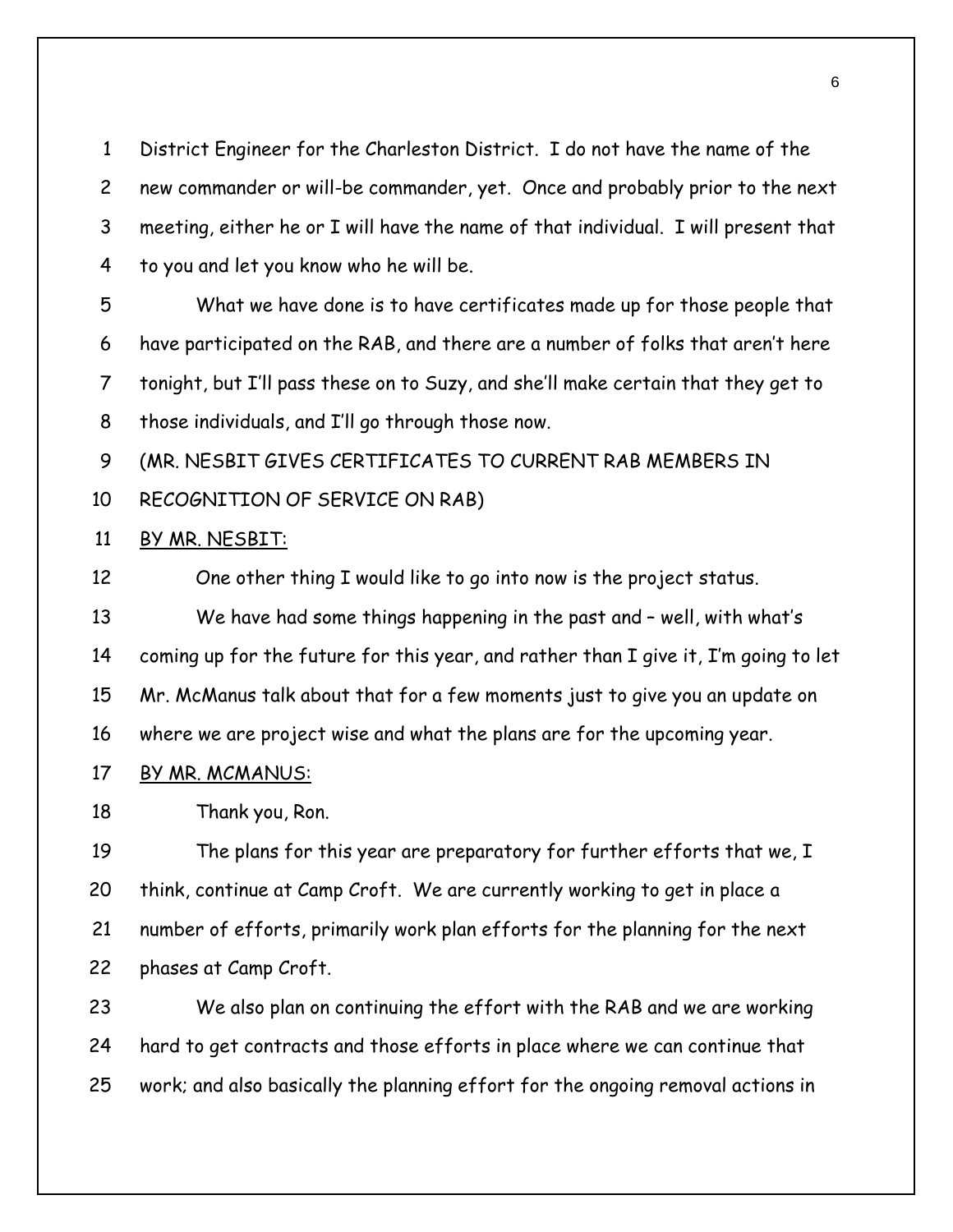the various areas that we have here, and I think Ron could probably

- communicate some of those ---
- BY MR. NESBIT:
- Yes.
- BY MR. MCMANUS:
- --- priorities best to you, but we should have most of those activities in
- place within the next couple of weeks, and I'm sure Ron or Suzy could make you
- aware of when those specifics happen.
- Ron, are there some additional things that you wanted us to communicate
- there?
- BY MR. NESBIT:
- No.
- BY MR. MCMANUS:
- Okay.
- BY MR. NESBIT:
- That works fine.
- BY MR. MCMANUS:
- Okay. Thank you.
- BY MS. CANTOR-MCKINNEY:
- Is that it?
- 21 BY MR. NESBIT:
- Yeah.
- 23 BY MS. CANTOR-MCKINNEY:
- Old business?
- BY MR. NESBIT: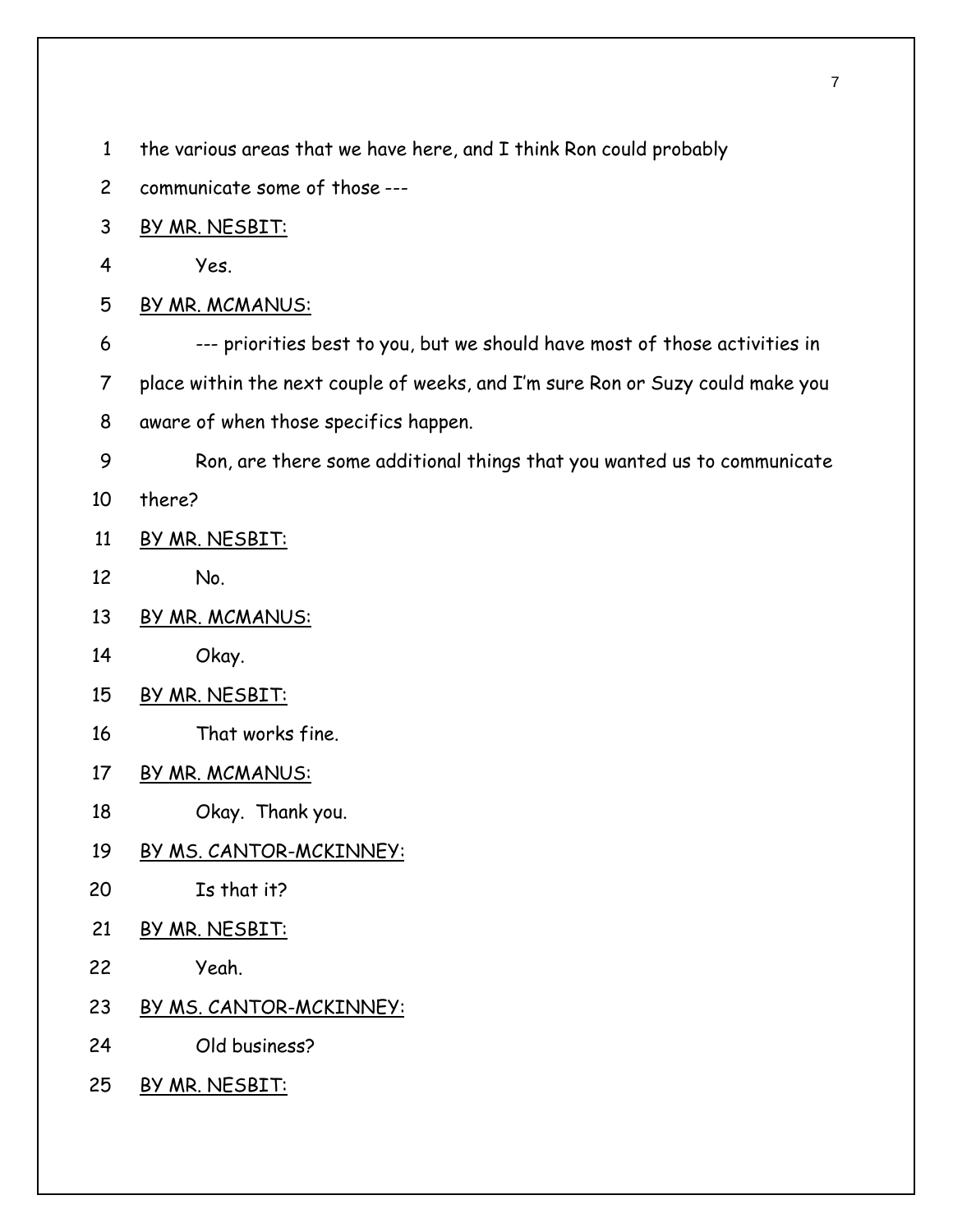Have we got any old business?

# BY MR. HAYES:

- Okay. The old business, I think all we brought up last week, Harold Osborne was going to supply with us some paperwork on some munitions in Pacolet.
- BY MS. CANTOR-MCKINNEY:
- And that was ---
- BY MR. HAYES:
- Suzy, did you receive anything?
- BY MS. CANTOR-MCKINNEY:
- 11 I have not received any paperwork.

# BY MR. HAYES:

- Okay. And Harold is not here tonight.
- So that's all the old business that we had from the last meeting.
- Have you received any letters or anything about any other new business?
- BY MS. CANTOR-MCKINNEY:
- We have not received anything as far as new agenda items or topics for

discussion.

- 19 BY MR. HAYES:
- Okay. So we shouldn't have any old business tonight.
- Is there any new business that anybody wants to bring up that we would
- bring up at the next meeting?
- (NO RESPONSE)
- BY MR. HAYES: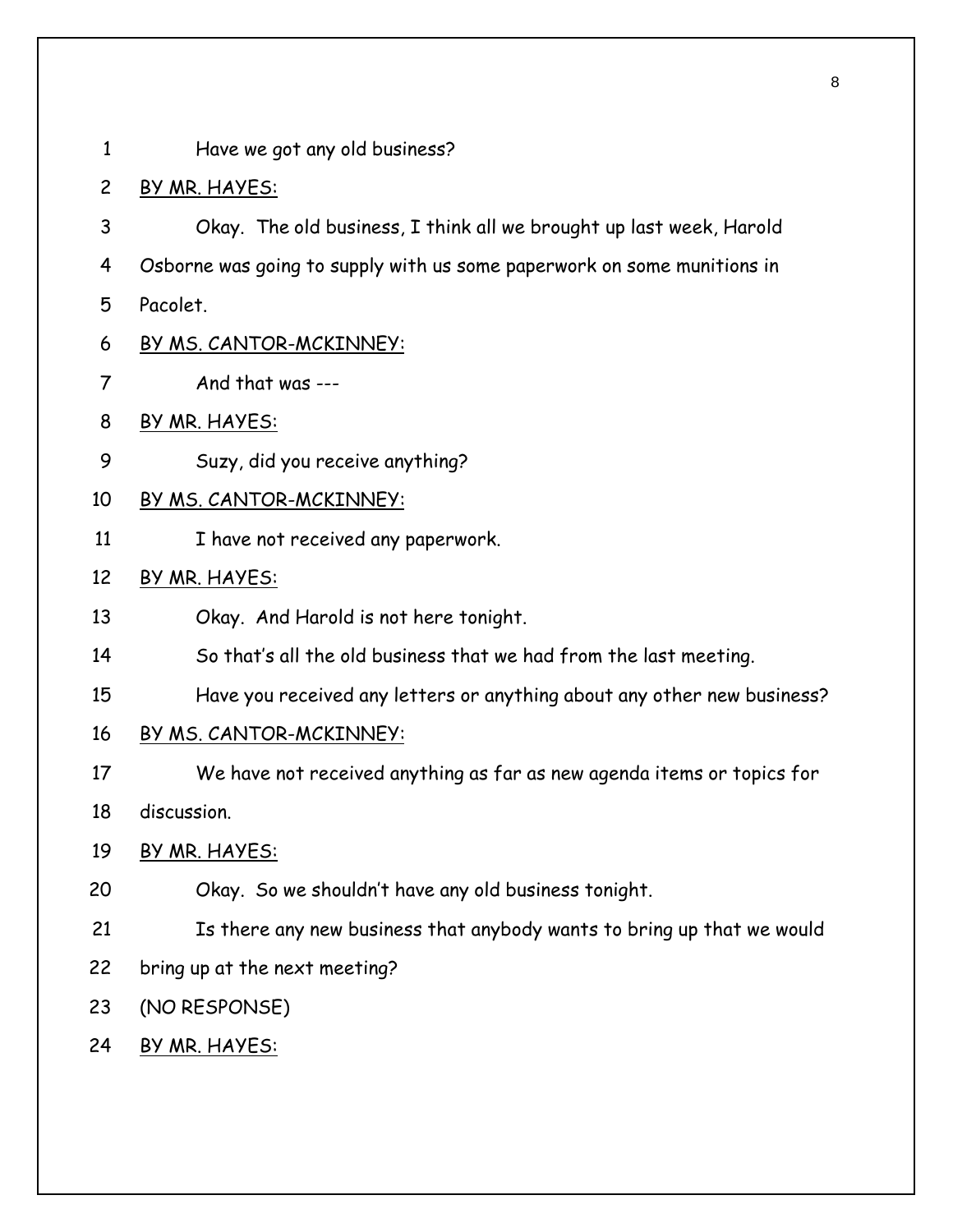Does anybody have any questions about how to bring up new business for the next meeting?

(NO RESPONSE)

### BY MR. HAYES:

 What you'll need to do – I'll just go ahead and explain it briefly. You need to supply in writing to Suzy McKinney at Zapata. She'll give you an address if you need it after the meeting, and we do that to help speed the meeting up and to be prepared for the meeting. So that's one requirement that we have is just to supply whatever you want to bring up, and so I suggest that you get the address from Suzy if that's what you want to do.

 So, Suzy said that our next RAB meeting will be in June or July, and we'll start the new board then; and I also want to thank Ron, Colonel Mueller and Elmer and Suzy and Zapata, Mr. McManus and everybody for coming tonight and all that you do.

Does anybody on the board have anything to add?

BY MR. LITTLEJOHN:

17 No.

- BY DR. LOWRY:
- No.
- BY MR. MULLINAX:
- No.
- BY MR. HAYES:
- Okay. Ron.
- BY MR. NESBIT:
- I'd like to make mention of one item, one of concern.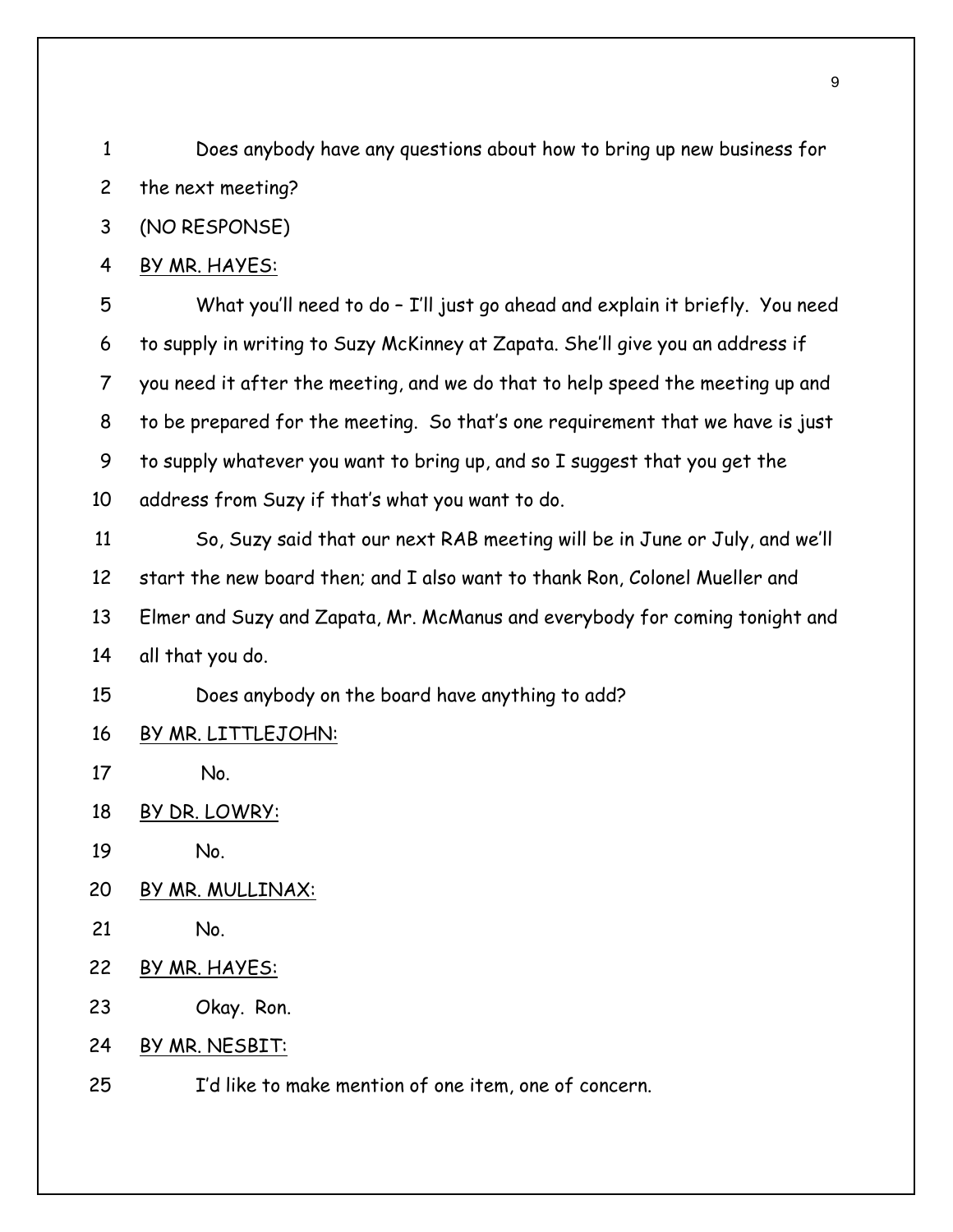I know the meeting tonight and the last meeting has been relatively short because of the amount of business that we actually have had to actually discuss, and there have been some questions or concerns in some folks' mind as to whether or not we need to continue with the RAB in itself, and the answer is yes.

 We will continue the RAB for a number of reasons, one being it's our opportunity and your opportunity to bring forth concerns that you have, not just to us but to the board members so that they can act on your behalf to be able to have them addressed by us or others that may need to have items or concerns addressed.

 Secondly, even though right at this point in time we are at a low in terms of funding for the Camp Croft project that will not always be the case. Funding is a big question on many of our districts' mind that have ordnance projects that they're working or planning to work, and with the limited resources that are available, of course, it's about priority as to how much money is actually appropriated for the different locations, and that's our situation here.

 We have not been as high on the priority scale as we once were. However, there are moves and/or directions being made to, not necessarily remedy our location, but at least remedy the situation of lack in funding. We are trying to get geared up and start again so that we can continue with our work to be complete the restoration process here at Camp Croft.

 The one area that, as soon as we get funding in, and/or we can make some actions happen, we'll be at the Wedgewood community so that we can finish up out there, as well as the golf course area. Those are our priorities. We want to finish that work as soon as we possibly can, and we're positioning ourselves, such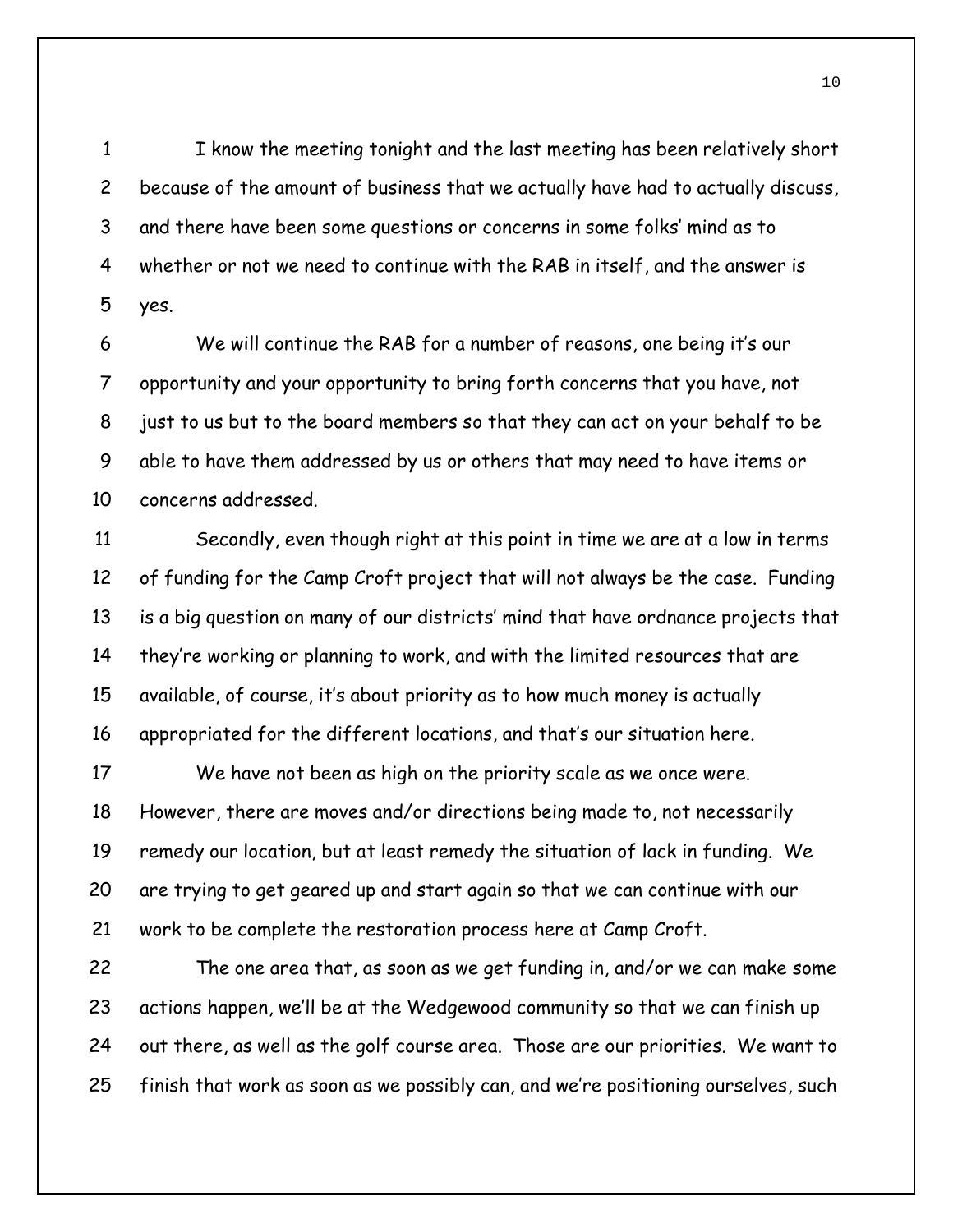as we mentioned earlier, so that when money does become available, potentially even this year, we can take advantage of that funding and actually begin making plans to start working that area and getting things taken care of.

 So even though you don't see us out here on a day-to-day basis, we are still working the issues that need to be worked in order to raise our priority level so that we can gain funding so that we can complete the work that we've started, and I just wanted to let you know that. Thank you.

#### BY MR. HAYES:

 And we also want to thank Mr. Renna for coming tonight. Rick, would you briefly tell us – you said you found a few live munitions. Would you briefly tell us for the record what was found and how you found it and where it was found? BY MR. RENNA:

 I was called out to an area off of Fretwell and 295 by D and R, and an 81 millimeter mortar was uncovered by a gentleman who was plowing the field. The mortar was an HE version, high explosive, and detonated on site. That was on Thursday, last Thursday; and today two more 81 millimeter practice were found that he had plowed up. It was in the same area, the same general area where he found it.

BY MR. HAYES:

That's on the Fretwell property?

BY MR. RENNA:

So that's what was found today.

BY MR. HAYES:

Is that on the Fretwell property?

BY MR. RENNA: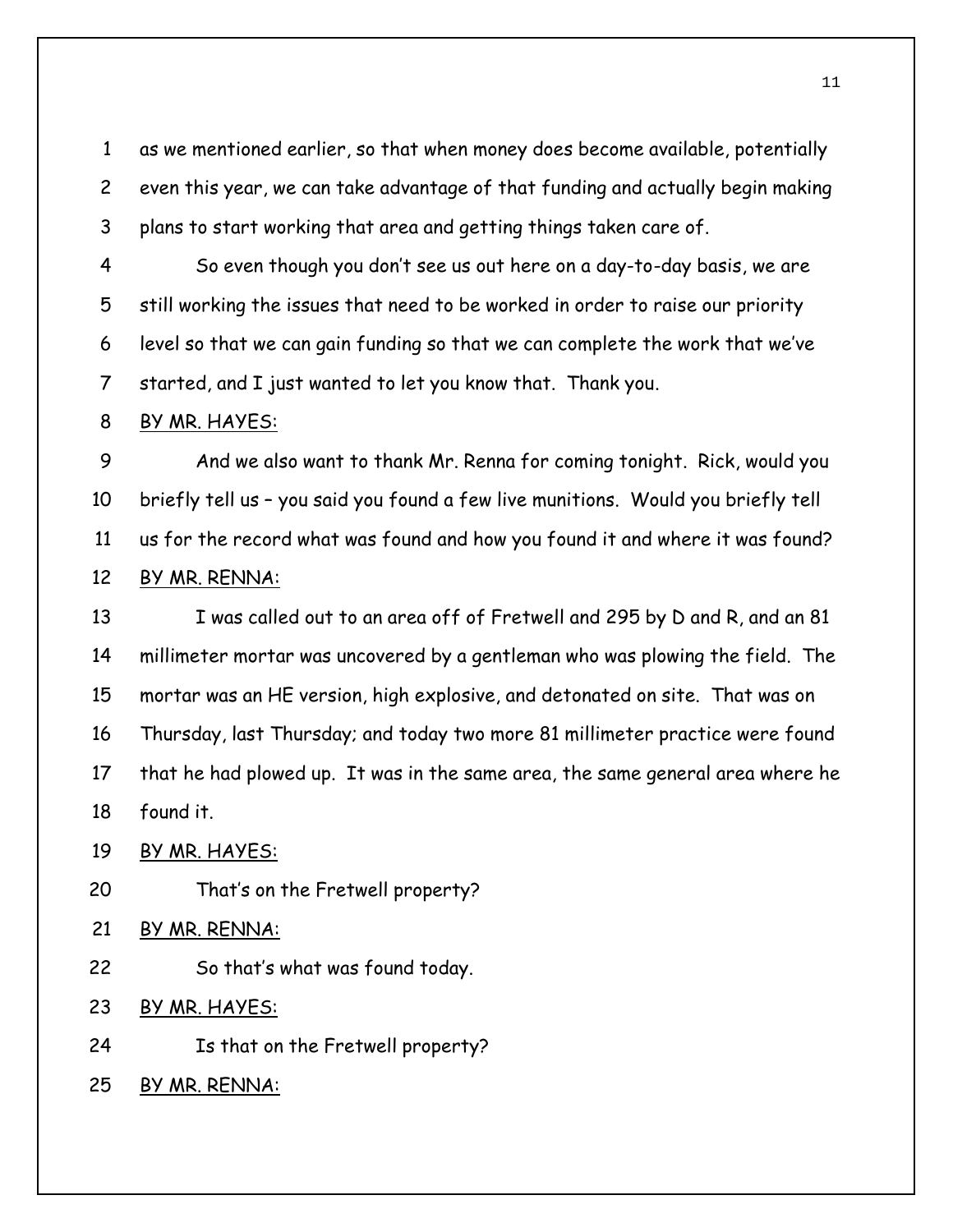- Yeah, that area that was auctioned off.
- BY MR. HAYES:
- Okay. That's an area that's land where we tried to get easement before and they didn't grant it.
- BY MR. NESBIT:
- Yes.
- BY MR. RENNA:
- He well, that gentleman, he's not interested in having anybody come on
- there.
- BY MR. HAYES:
- Okay.
- BY MR. RENNA:
- He uses it for hunting.
- BY MR. HAYES:
- Yeah.
- BY MR. RENNA:
- Yeah.
- 18 BY MR. HAYES:
- Were those live rounds?
- BY MR. RENNA:
- The one last week was live, and these last two were practice. They were
- waxed filled.
- 23 BY MR. HAYES:
- All right.
- Have you had anything to show up on your property, Dr. Lowry?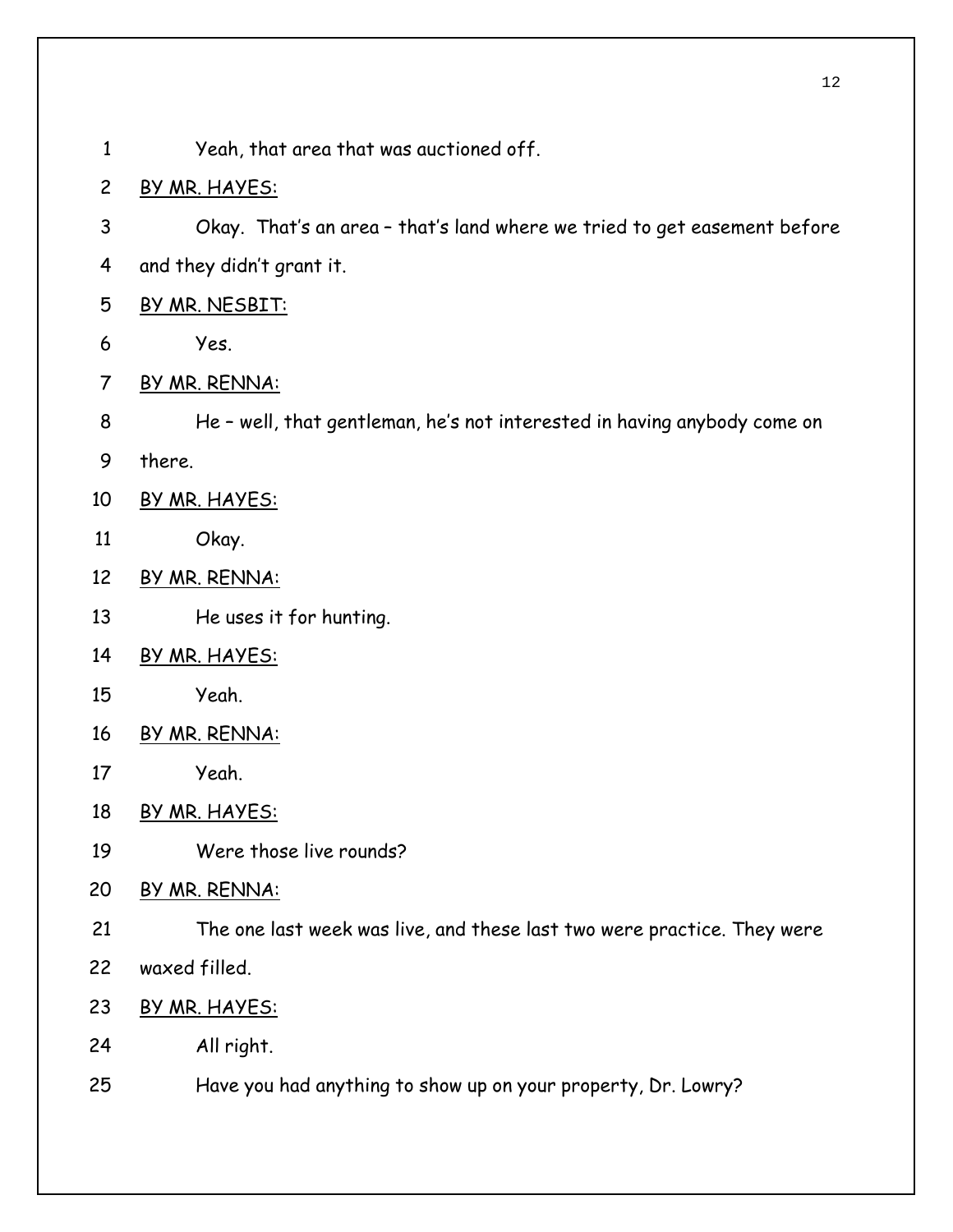BY DR. LOWRY:

We've had a couple duds, yeah.

- 3 BY MR. HAYES:
- Here lately?
- BY DR. LOWRY:
- Yeah.
- BY MR. HAYES:

All right. So I think that shows that its good that we do have everything

still in line to proceed, and hopefully we are heading in the right direction and

- maybe some funds will come available.
- Anything else we need to talk about?
- (NO RESPONSE)
- BY MR. HAYES:
- Have a motion we adjourn?
- BY DR. LOWRY:
- So move.
- BY MR. LITTLEJOHN:
- Second.
- BY MR. HAYES:
- Okay. I call this meeting to close.
- BY MR. NESBIT:
- Thank you everyone for coming.
- (MEETING CONCLUDED AT 7:16 P.M.)